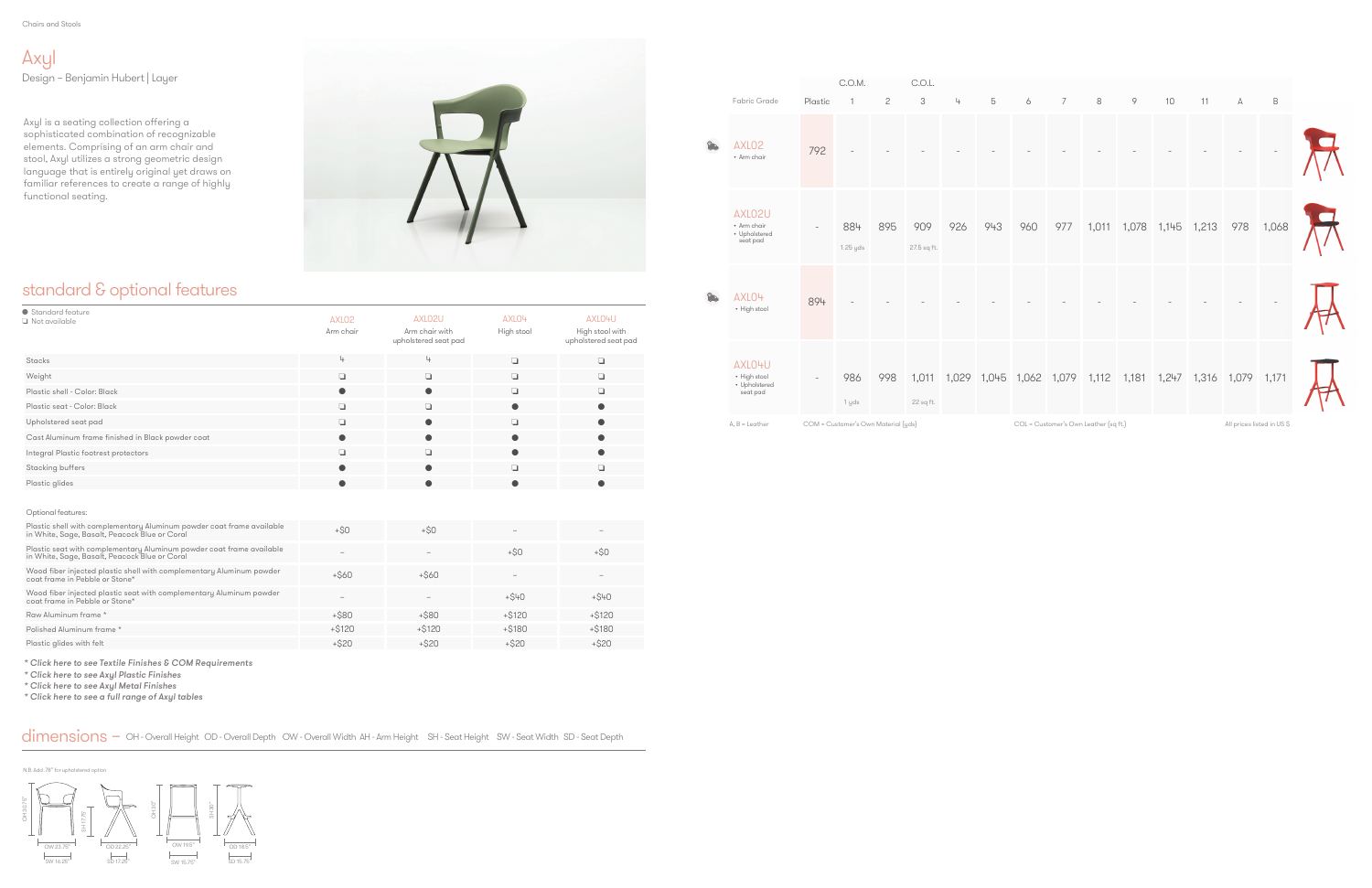# <span id="page-1-0"></span>Axyl Chairs & Stools

### Plastic Finishes



#### Metal Finishes

| <b>&amp;</b> Black | Basalt | White                | Sage            | Peacock Blue | Coral |
|--------------------|--------|----------------------|-----------------|--------------|-------|
|                    |        |                      |                 |              |       |
| Stone              | Pebble | Polished<br>Aluminum | Raw<br>Aluminum |              |       |